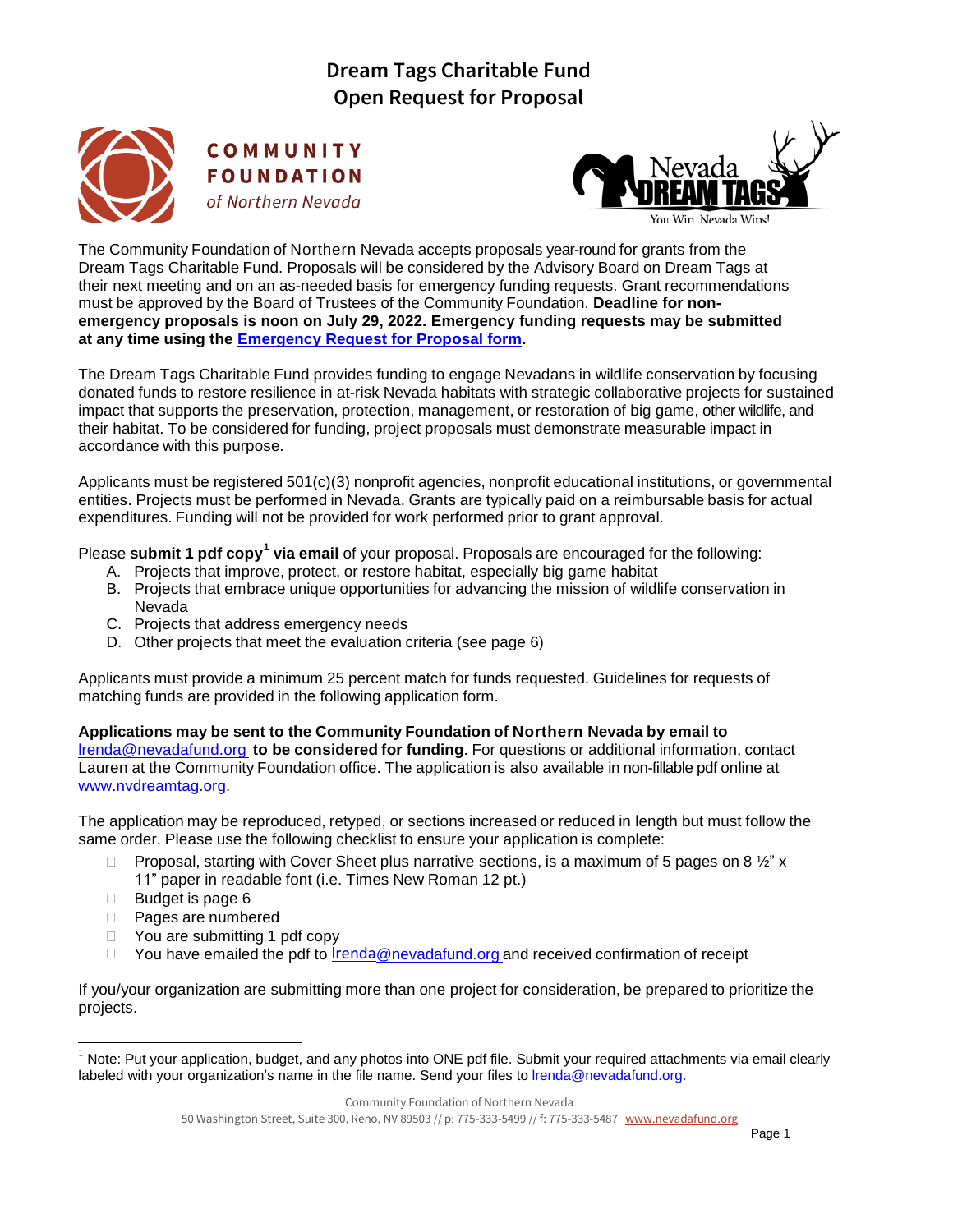|                                                           |                                                                 |                        |  | <b>Cover Sheet</b>                                                                                                                                                                        |           |  |  |  |
|-----------------------------------------------------------|-----------------------------------------------------------------|------------------------|--|-------------------------------------------------------------------------------------------------------------------------------------------------------------------------------------------|-----------|--|--|--|
| <b>Organization Name:</b>                                 |                                                                 | <b>Office Use Only</b> |  |                                                                                                                                                                                           |           |  |  |  |
| <b>Organization Type:</b><br>501(c)(3) EIN#               | Governmental entity? Y/N                                        | Date received:         |  |                                                                                                                                                                                           |           |  |  |  |
|                                                           |                                                                 | Project #              |  |                                                                                                                                                                                           |           |  |  |  |
| <b>Address:</b>                                           |                                                                 | <b>Grant Amount:</b>   |  |                                                                                                                                                                                           |           |  |  |  |
| <b>Project Name:</b>                                      |                                                                 |                        |  | Is this proposal being submitted as an Emergency funding request? (Circle one) Yes / No                                                                                                   |           |  |  |  |
| <b>Amount requested:</b>                                  |                                                                 |                        |  | <b>Website:</b>                                                                                                                                                                           |           |  |  |  |
| Project start date (mm/yyyy):                             |                                                                 |                        |  | Projected completion date (mm/yyyy):                                                                                                                                                      |           |  |  |  |
|                                                           |                                                                 |                        |  | This funding will be used to (complete this sentence with a max of 2 sentences):                                                                                                          |           |  |  |  |
| <b>Key People:</b>                                        | Director:                                                       |                        |  |                                                                                                                                                                                           |           |  |  |  |
|                                                           | <b>Board</b>                                                    |                        |  |                                                                                                                                                                                           |           |  |  |  |
|                                                           | Chair:<br>Project                                               | Name:                  |  |                                                                                                                                                                                           |           |  |  |  |
|                                                           | <b>Contact:</b>                                                 |                        |  |                                                                                                                                                                                           |           |  |  |  |
|                                                           |                                                                 | <b>Position:</b>       |  |                                                                                                                                                                                           |           |  |  |  |
|                                                           |                                                                 |                        |  |                                                                                                                                                                                           |           |  |  |  |
|                                                           |                                                                 | Phone:                 |  |                                                                                                                                                                                           |           |  |  |  |
|                                                           |                                                                 | Fax:                   |  |                                                                                                                                                                                           |           |  |  |  |
|                                                           |                                                                 | Email:                 |  |                                                                                                                                                                                           |           |  |  |  |
| <b>Organization Mission:</b>                              |                                                                 |                        |  |                                                                                                                                                                                           |           |  |  |  |
| Project is on (check all that apply) Public Private land. |                                                                 |                        |  |                                                                                                                                                                                           |           |  |  |  |
|                                                           |                                                                 |                        |  |                                                                                                                                                                                           |           |  |  |  |
|                                                           |                                                                 |                        |  | Are government permits or decision documents needed for the project? _____Yes                                                                                                             | <b>No</b> |  |  |  |
|                                                           |                                                                 |                        |  | If so, are those permits and decision documents already secured? ____ Yes __                                                                                                              | No        |  |  |  |
|                                                           |                                                                 |                        |  | If permits and decision documents are needed but not yet secured, in #4 of the Narrative Requirements<br>provide a list of permits and documents needed and a schedule for securing them. |           |  |  |  |
|                                                           |                                                                 |                        |  |                                                                                                                                                                                           |           |  |  |  |
| Has your                                                  | If yes,                                                         |                        |  |                                                                                                                                                                                           |           |  |  |  |
| organization                                              | Date awarded:                                                   |                        |  |                                                                                                                                                                                           |           |  |  |  |
| from the Dream Tags                                       | received other grants<br>Project # & title:<br>Amount of Award: |                        |  |                                                                                                                                                                                           |           |  |  |  |
| Fund?                                                     | Date awarded:                                                   |                        |  |                                                                                                                                                                                           |           |  |  |  |
| Yes/No                                                    | Project # & title:                                              |                        |  |                                                                                                                                                                                           |           |  |  |  |
| (use additional pages to                                  | Amount of Award:                                                |                        |  |                                                                                                                                                                                           |           |  |  |  |
| list ALL funded projects)                                 |                                                                 |                        |  |                                                                                                                                                                                           |           |  |  |  |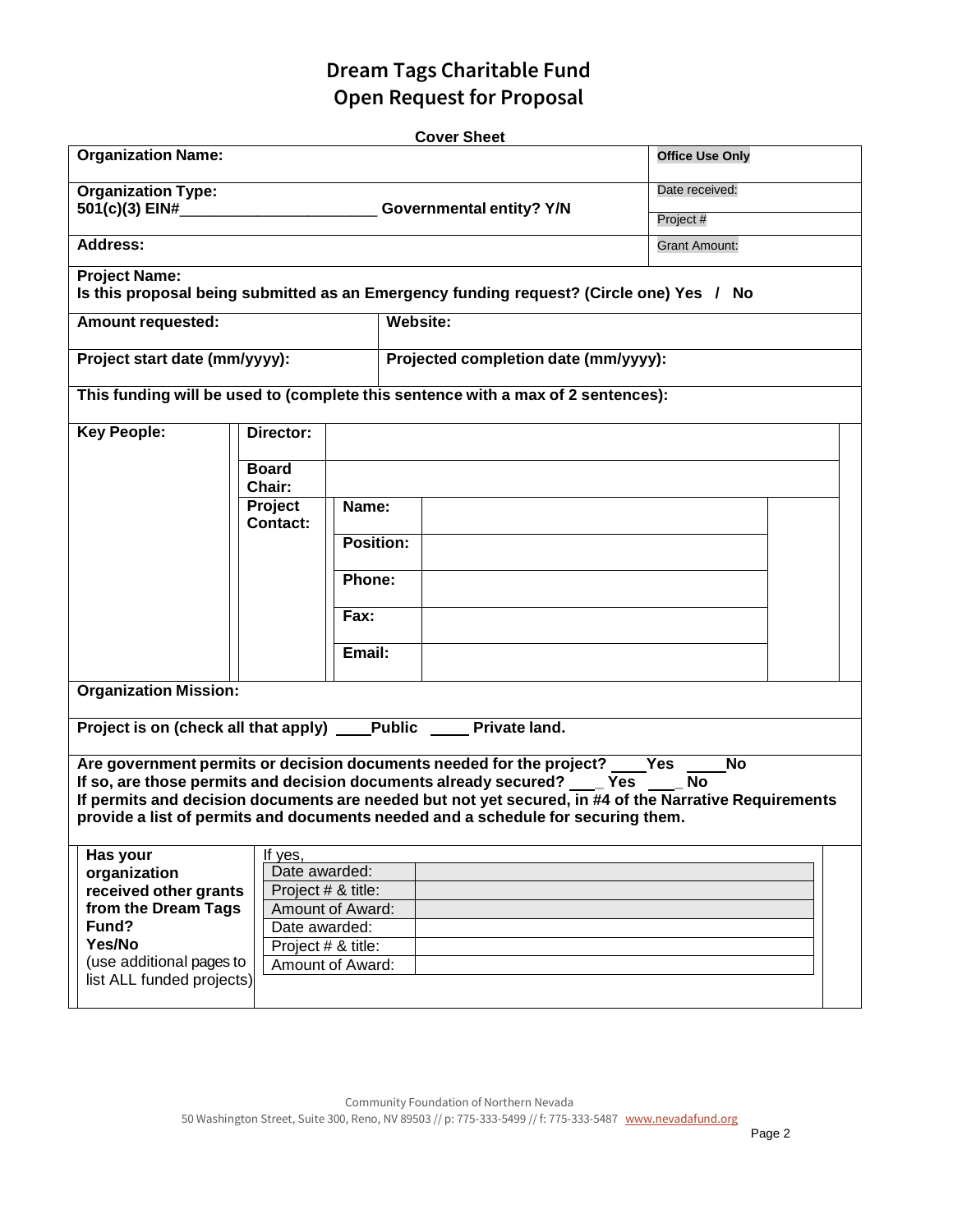### **DESCRIPTION OF PROJECT UNDER CONSIDERATION**

Indicate the description that best fits the project you are proposing. Mark no more than three categories:

- A. Projects that improve, protect, or restore habitat, especially big game habitat
- B. Projects that embrace unique opportunities for advancing the mission of wildlife conservation in Nevada
- C. Projects that address emergent needs
- D. Other projects that meet the evaluation criteria

#### **NARRATIVE REQUIREMENTS**

Provide answers for all sections below; use the numbers and topics (in **bold**) to label each section in your response. Your application is limited to 5 narrative pages, including the cover sheet. Your budget is page 6. **All projects are required to have measurable outcomes:**

- 1. Specific **project goals and measurable outcomes**. How do these tie to the project description?
- 2. **Project location**.
- 3. **Project description**. Include site map and aerial photos if applicable/possible. Maps and photos must fit on 8-1/2" x 11" paper and may be attached at the end of your proposal after the budget.
- 4. **Permitting**. Provide a permitting schedule for your project along with your plan for getting the required permits and decision documents. Be sure to include the cost of permitting/decision documents as a line item in your budget.
- 5. If **future phases** of the project will be needed, identify anticipated sources of funding.
- 6. **Principals involved** in leading or coordinating the project or activity.
- 7. Number of **staff positions involved** in project: Fulltime Part-time ("Fulltime" means 100% of their staff position will be dedicated to this project; "part-time" means only a portion of their staff position will be dedicated to this project)
- 8. Number of **volunteers involved** in project and an estimated number of volunteer hours.
- 9. **Timeline** of Project. List key dates and include project milestones. *Note*: Be realistic in your estimate of dates and milestones. List any factors that may cause a delay in implementing and/or completing the project.<sup>2</sup>
- 10. **Success**. Tell the committee how we will know you succeeded in what you proposed to do.
- 11. **Grant match**. All applicants must provide a match of at least 25 percent for dollars requested. The match may be with funding and/or in-kind services. Complete the Grant Match section of the application.
- 12. **Project budget** (see Sample Budget Template on page 5 of this RFP). Provide detail on line-item expenditures and show which costs are to be paid for by the Dream Tags Charitable Fund grant, which expenses will be paid by other sources of funding, and which will be paid for with in-kind services. **Project budget must be on its own on page 6.**
	- *Note: Indirect/overhead expenses cannot exceed 25 percent*

Grants from the Dream Tags Charitable Fund are paid on a reimbursable basis for actual expenditures only. Craft your budget in such a way that requests for reimbursement correspond to the original budget.

 $2$  Funding will not be provided for work performed prior to grant approval.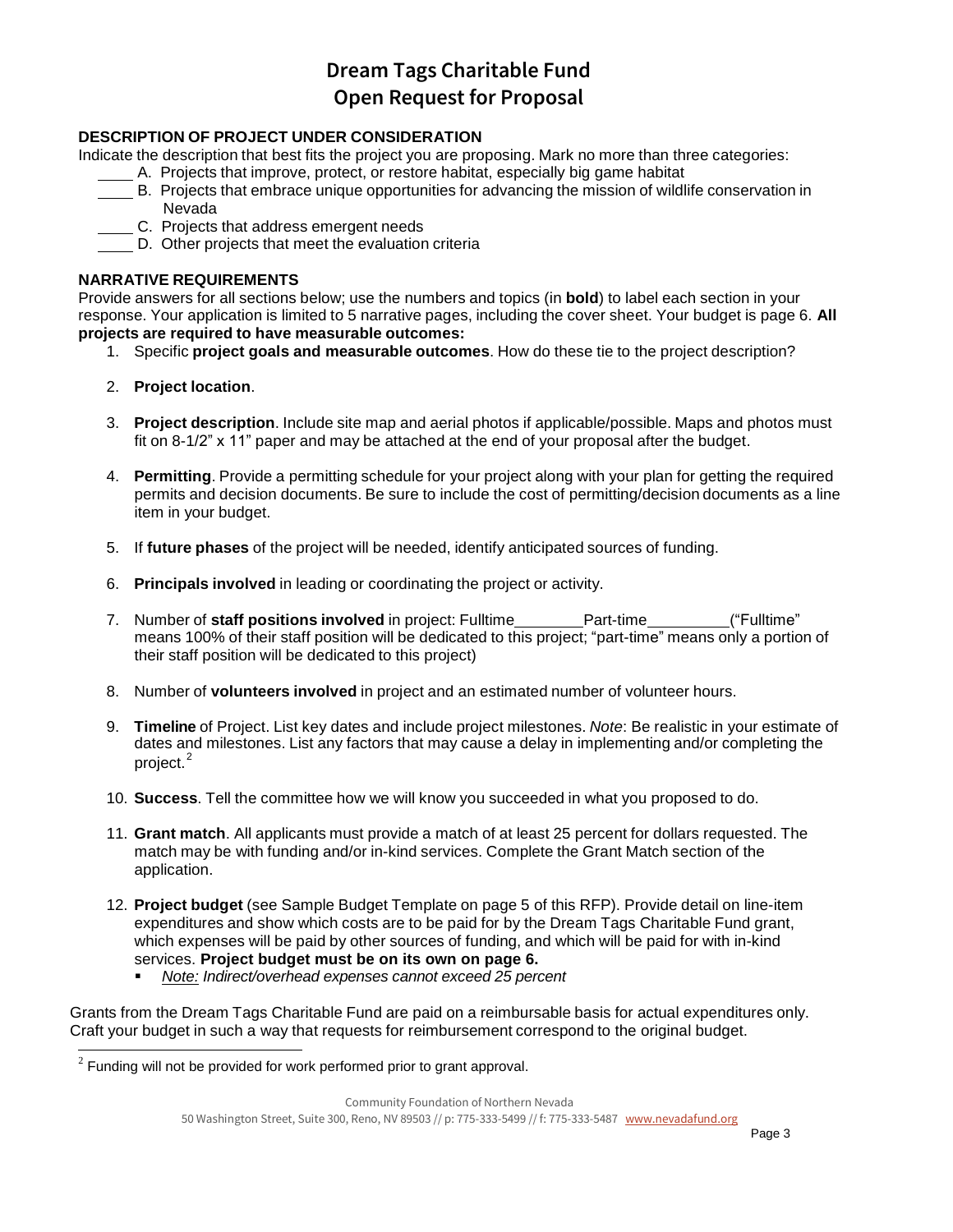| <b>Grant Match</b> |                                                                                  |                                                                              |  |  |  |  |  |
|--------------------|----------------------------------------------------------------------------------|------------------------------------------------------------------------------|--|--|--|--|--|
| Match amount to be |                                                                                  | \$                                                                           |  |  |  |  |  |
| provided:          |                                                                                  |                                                                              |  |  |  |  |  |
| <b>Match</b>       | Please provide the form of your matching funds. If match is made up of both cash |                                                                              |  |  |  |  |  |
| details:           | and in-kind, fill in both sections.                                              |                                                                              |  |  |  |  |  |
|                    |                                                                                  |                                                                              |  |  |  |  |  |
|                    | Match is:                                                                        |                                                                              |  |  |  |  |  |
|                    | Cash                                                                             | \$                                                                           |  |  |  |  |  |
|                    |                                                                                  |                                                                              |  |  |  |  |  |
|                    | In-kind                                                                          | \$                                                                           |  |  |  |  |  |
|                    |                                                                                  |                                                                              |  |  |  |  |  |
|                    |                                                                                  | Note: Provide an itemized breakdown of volunteer match in your               |  |  |  |  |  |
|                    |                                                                                  | budget with rationale.                                                       |  |  |  |  |  |
|                    |                                                                                  |                                                                              |  |  |  |  |  |
|                    |                                                                                  | For the cash portion of your match, is the funding already being held by the |  |  |  |  |  |
|                    | applicant for this project? Yes No                                               |                                                                              |  |  |  |  |  |
|                    |                                                                                  |                                                                              |  |  |  |  |  |
| <b>Description</b> |                                                                                  |                                                                              |  |  |  |  |  |
| of matching        |                                                                                  |                                                                              |  |  |  |  |  |
| funds/in-          |                                                                                  |                                                                              |  |  |  |  |  |
| kind               |                                                                                  |                                                                              |  |  |  |  |  |
| donations:         |                                                                                  |                                                                              |  |  |  |  |  |
|                    |                                                                                  |                                                                              |  |  |  |  |  |

#### **REQUIRED ATTACHMENTS**

Submit the following attachments via email. Clearly label each file with your organization's name.

#### **Nonprofits submit:**

- □ Last audited financial statements if your organization has been audited
- □ List of Board of Directors
- □ Copy of agency's IRS 501(c)(3) Tax Determination Letter
- □ Copy of the agency's most recent IRS Form 990

#### **Governmental entities submit:**

□ Departmental budget in lieu of audited financial statements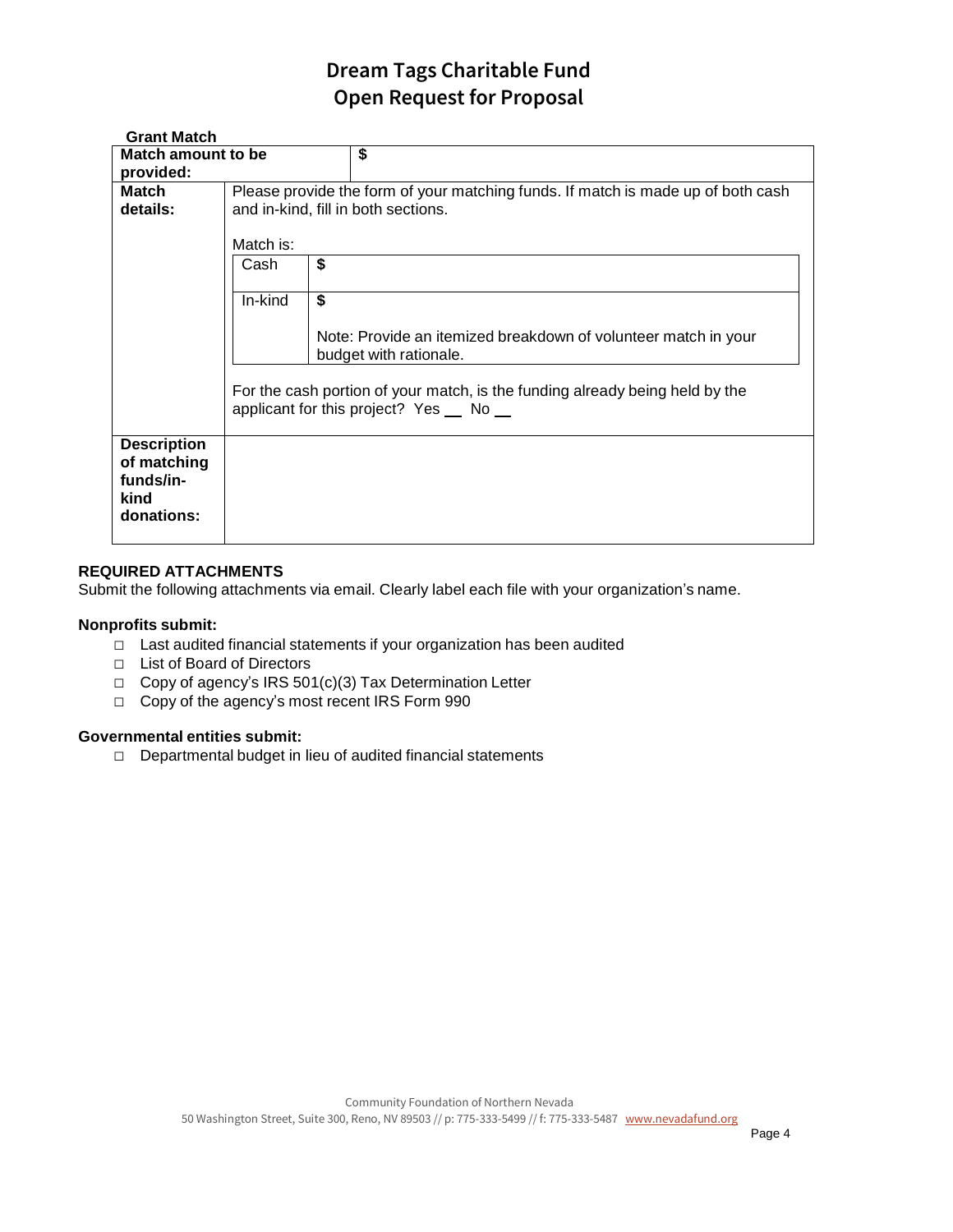|                                    |                 | <b>ORIGINAL PROJECT BUDGET</b>           |          |          | <b>REIMBURSEMENT REPORT</b>       |                                                   |
|------------------------------------|-----------------|------------------------------------------|----------|----------|-----------------------------------|---------------------------------------------------|
| <b>Budget Item</b><br>Description* | DT\$            | <b>Other</b><br><b>Funding</b><br>Name** | Match \$ | Total    | <b>Expenditures</b><br>to date DT | <b>Expenditures</b><br>to date (other<br>sources) |
|                                    |                 |                                          |          |          |                                   |                                                   |
| Design/Engineering                 | x, x            | Agency X                                 |          | x, x     | x, x                              |                                                   |
| Permitting                         | x, x            | Agency X                                 | x,xxx    | x, xx    |                                   | x,xxx                                             |
| Labor--paid                        | $x, x \times x$ | Agency X                                 | x,xxx    | x,xxx    | x, xx                             |                                                   |
| Labor-volunteer***                 |                 | Own people                               | x, x     | \$xx,xxx | x,xxx                             |                                                   |
| Construction                       | x, x            | Agency Y                                 | x, x     | x, x     |                                   |                                                   |
| <b>Materials</b>                   | \$xx,xxx        | Agency Y                                 | x, x     | x, x     |                                   |                                                   |
| Other (be specific)                | x, x            | Agency Y                                 | x, x     | x, x     |                                   |                                                   |
| Overhead (max. 25%)                | x, x            | Own agency                               | x, x     | x, x     |                                   |                                                   |
|                                    |                 |                                          |          |          |                                   |                                                   |
| <b>TOTAL</b>                       | \$xxx,xxx       |                                          | x, x     | x, x, x  | \$xx.xxx                          | x,xxx                                             |
|                                    |                 |                                          |          |          |                                   |                                                   |

### **SAMPLE BUDGET TEMPLATE**

\*These are sample descriptions.

\*\*Explain status of other funding if not in hand.

\*\*\*Provide an itemized breakdown by skillset per hour.

If project is to be implemented in phases, please separate budget into each phase.